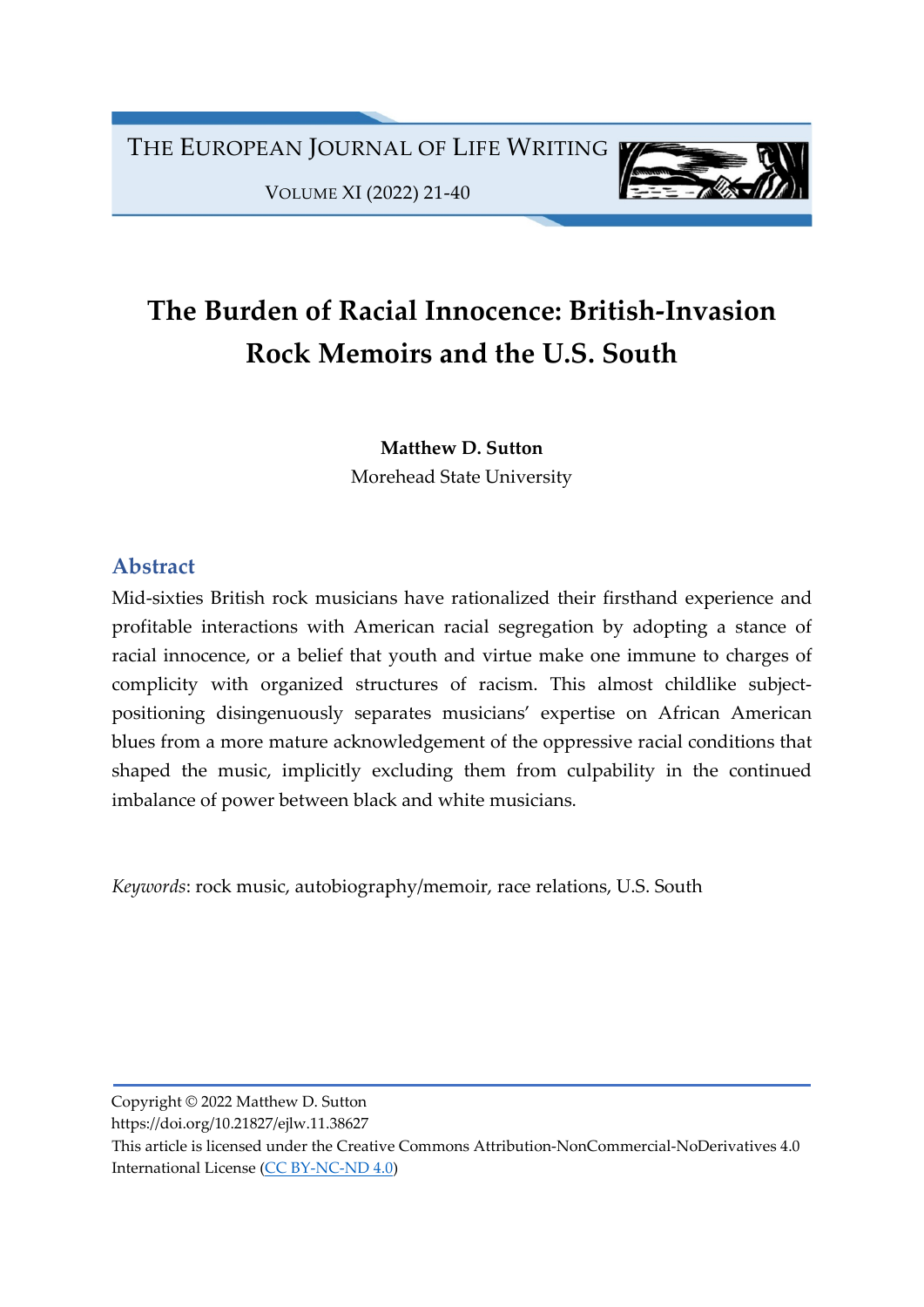In The Mekons Rock and Roll, their 1989 album critiquing the foundational myths of contemporary popular music, the Leeds, England post-punk collective The Mekons conjured a backward glimpse of U.S. racial politics as seen from the road in the song 'Amnesia': 'Eric Burdon, stunned in Mississippi/On the Animals' U.S. tour/ Mardi Gras Indians/Segregation, 1964!' These impressionistic lyrics denote several deepseated contradictions brought to the surface by rock music's reinvigoration during the 1964 'British Invasion' of the United States: racial apartheid in the Land of the Free and the Home of the Blues, the prevailing customs of the U.S. South that denied African Americans equal protections guaranteed by the Constitution, the cultural expressions of marginalized, second-class citizens co-opted and re-presented as mass entertainment, and the appropriation and popularity of traditional black music performed by young white British groups. The specific scenes of modern American segregation and resulting sense of mute outrage referenced by The Mekons derive from Burdon's own memoir, I Used to Be an Animal, but I'm All Right Now (1986), later revised and expanded in a second volume, Don't Let Me Be Misunderstood (2001). In the context of his times, and within the larger body of British rock autobiography, the damning assessment of race in the United States by Burdon and several of his contemporaries in their memoirs takes on more complex dimensions when considering the blamelessness they assume in this charged dynamic when compartmentalizing stark acts of racism from more subtle incidents of cultural appropriation.

In her study Racial Innocence, historian Robin Bernstein analyzes how race in the United States has, in both obvious and undetected ways, been comprehended in tandem with childhood and its associations with immaculacy. Under segregation, white children were assumed to exist in a sinless, prelapsarian state, while children of color were innocent only so far as they obeyed and associated with white mentors dedicated to their moral redemption. In sentimental novels and plays, childhood, with its associations of purity and virtue, gave force to any race-based argument or position; progressivism and segregation alike were justified through the evocation of (white) childhood goodness as a mirror of the larger culture. As Bernstein traces it, popular fiction from the nineteenth century, from Harriet Beecher Stowe's Uncle Tom's Cabin to Joel Chandler Harris's Uncle Remus stories, established a dynamic where the sentimental depiction of pure-of-heart white children urging African Americans (children and adults alike) to be virtuous deflected the realistic representation of racial boundaries and inequality. In turn, people of color redeemed by the innocence of white youth become emblematic of a stable and justifiable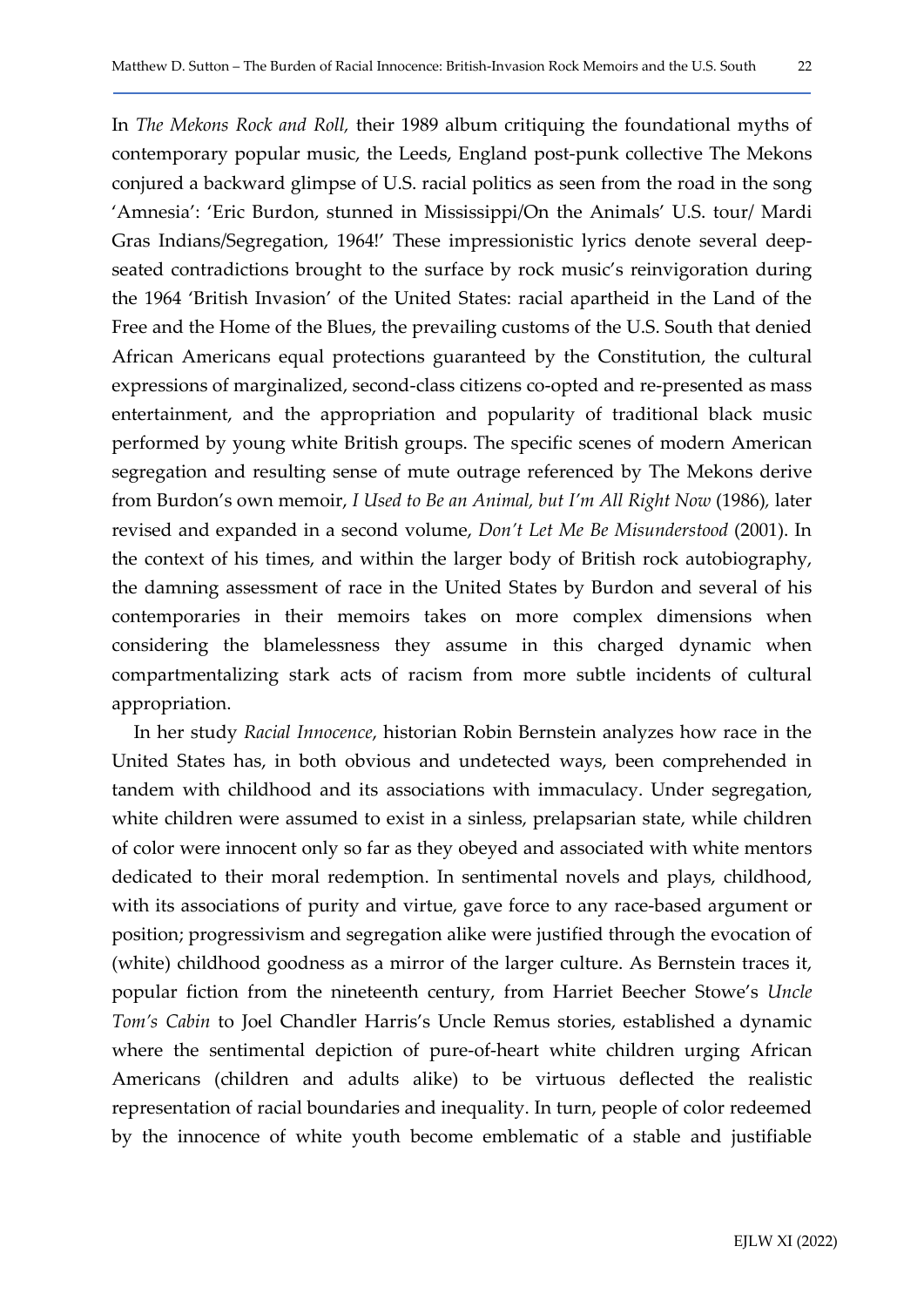Given the power and predominance of the racial-innocence trope in American popular culture, it is worthwhile, then, to extrapolate its underlying concept beyond strict age limits. Taking such a liberty is necessary, given the importance of crossracial interchange at the heart of American popular music. In Morphology of the Folktale, Vladimir Propp identifies a class of characters he terms 'donors', powerful, mystical figures who give a hero vital tools, often supernatural ones. In these symbolic stories, donors receive no tangible rewards for their favors, while the hero invariably meets a greater destiny. As they function in stories of cross-racial interchange told by white southern musicians, many African American donors pass on a gnomic understanding of musical traditions, where an innate grasp of musical excellence is shaped into fame and notoriety. The assumption that African Americans willingly donate their 'natural' musical skills animates autobiographies by white musicians going back to the high point of racial-innocence tales in the midnineteenth century, when white minstrels who donned blackface boasted of crossing race and class lines to learn songs and dances unknown in the dominant culture. Over time, these sketches portraying the origins of white imitative popular music reinforced racial and class hierarchies and sublated the contribution of African Americans to popular music in the name of sentimentality.

The life of nineteenth-century British stage actress Frances Anne 'Fanny' Kemble provides an important counterpoint to this master narrative. After marrying a wealthy Pennsylvanian after a successful U.S. tour in 1834, Kemble in her diaries evinces horror at the discovery her husband owns slaves on a Georgia plantation. Accustomed to genteel living, Kemble finds in the slaveholding South not only a more hardscrabble life but also the realities of being a slaveholder by proxy; her published diary balances sympathy for enslaved people and their mistreatment with a rampant self-justification, separating herself explicitly from the plantation complex, more implicitly from what she interprets as primitive expression in the music she hears from the fields and slave quarters. Kemble's residency in the South coincided with the normalization and domestication of interracial musical exchange; for example, enslaved African Americans sang traditional songs for whites in the course of their domestic labors while also picking up on European music at special events on the plantation (Floyd 58). As such, musicmaking became a form of adaptation, even survival. However, like many white listeners, Kemble assumed that the songs she heard sung by enslaved people were guileless, even pitiful imitations of European popular music, not a means of subtextual communication and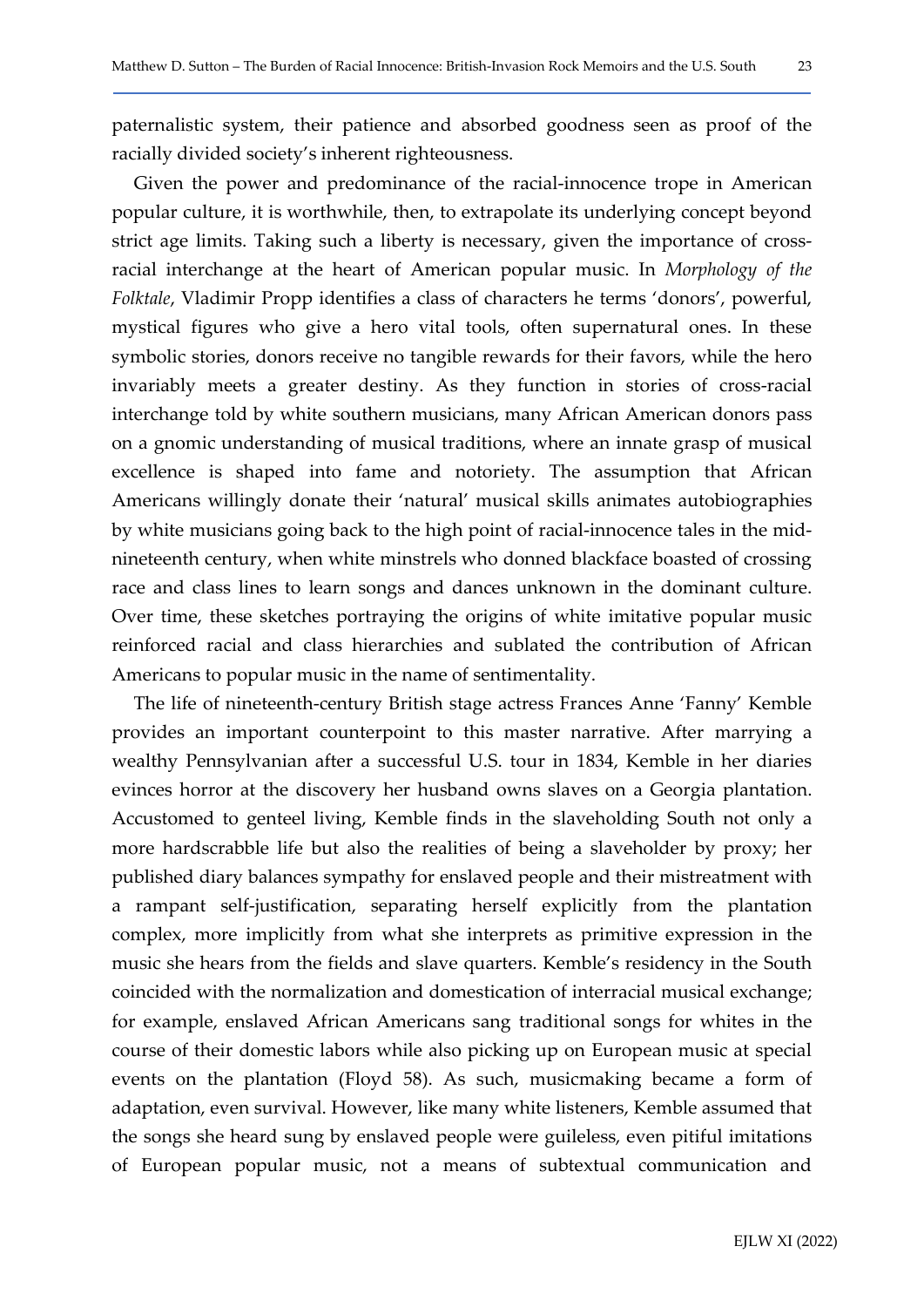commiseration within a community. This misunderstanding manifested itself in the larger culture in the form of blackface minstrelsy, where the plight of African Americans was sentimentalized and trivialized at best, cruelly distorted at worst. Intertwined with the mawkish portrayal of African Americans in popular fiction and melodrama as long-suffering embodiments of morals, or what George Frederickson terms 'romantic racialism', whites' mythopoeic attainment of African American musical skills became a galvanizing backstory as popular culture grew into hybridized forms.

A small but significant body of life writing by American blues and jazz musicians contributed to this fascination. Autobiographies by W.C. Handy (Father of the Blues, 1941) and Perry Bradford (Born with the Blues, 1965) chronicle the transformation of African American music from folk forms to a range of globally popular and profitable styles mass-mediated through sheet music and records. Louis Armstrong's self-penned Satchmo (1952) and Sidney Bechet's Treat It Gentle (1960) evoke vivid scenes of early twentieth-century New Orleans music, situated in the long-gone vice district of Storyville. More subtly, such works portrayed the slow dismantling of strict southern segregation through scenes of joyous musicmaking (see Stein). Bluesman Big Bill Broonzy dictated his own experiences in the Deep South with a fair amount of embellishment and folk humor to a Belgian amanuensis while on tour in Europe in the 1950s. Blurring the boundaries set by the color line, white musician Milton 'Mezz' Mezzrow's Really the Blues (1946, co-written with Bernard Wolfe) became a favorite among young bohemians in the U.S. and Europe for its picaresque recounting of his career as a musician, marijuana dealer, and intimate of jazz greats like Armstrong. Each of these works contained tantalizing extramusical information about African American life left on the margins by more scholarly histories, or, as in the case of white conductor Paul Whiteman's selfserving 1927 survey Jazz, left out completely. At the same time, these works largely sidestepped the reality that the blues developed as an oppositional form that defied systematic oppression; as a result, the South's white power structure was rarely implicated directly, allowing readers to compartmentalize their love of African American music from their own racial attitudes. Ultimately, these texts complemented the musical canon and added to the mystique of the U.S. South for young listeners worldwide.

This mystique is marked by bold attempts from musicians outside the strict white/black racial binary to redraw the color line and assume identities and attitudes antithetical to mainstream American racial custom. For example, in Really the Blues, Mezzrow describes the transformative power of hearing New Orleans musicians like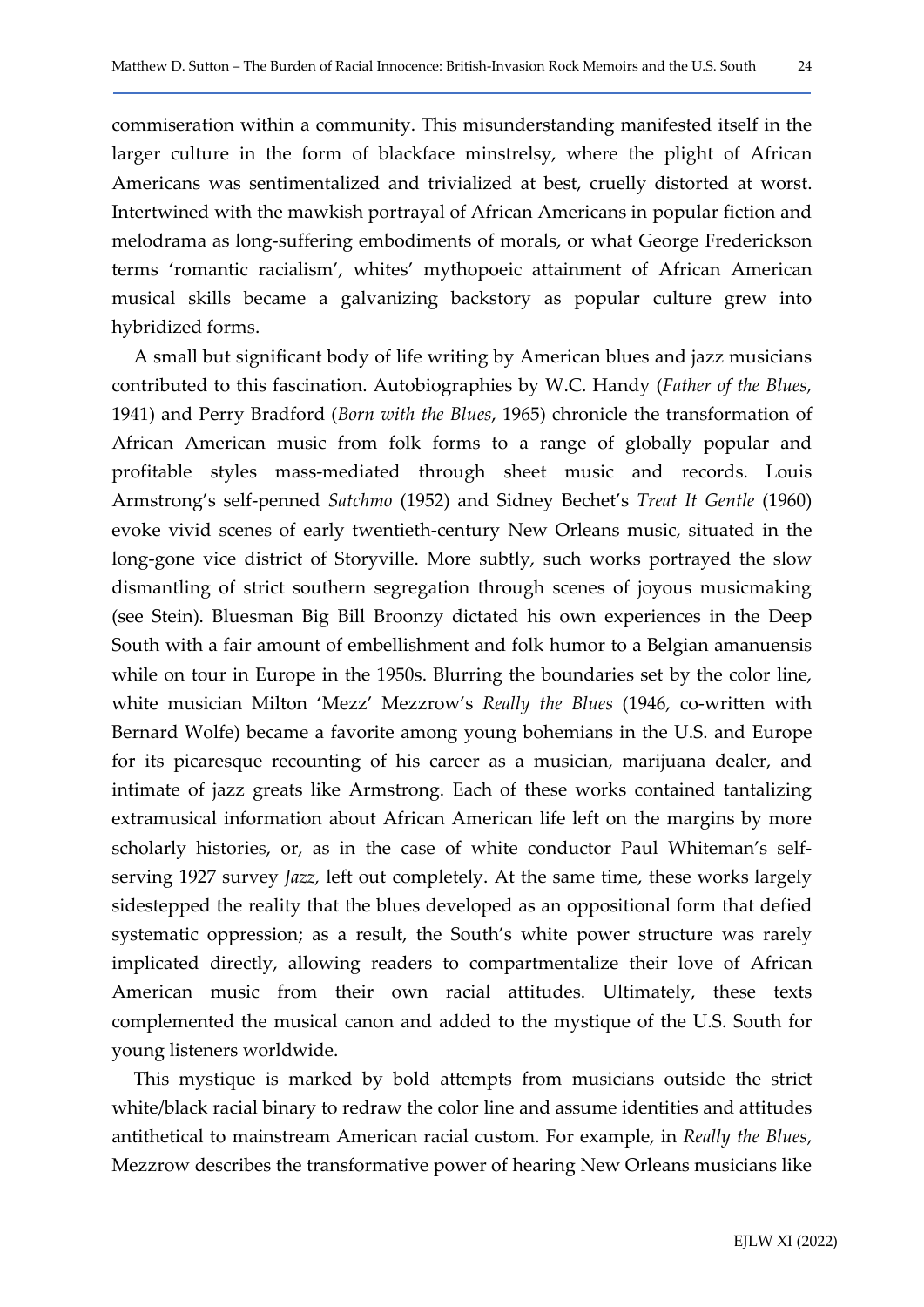Armstrong and Bechet and discovering a bohemian way of life in Harlem that stands in sharp contrast to his Russian immigrant/Jewish upbringing. Led by his attraction to jazz and vernacular culture and encouraged by hospitable Harlem residents (Mezzrow 185 et al.), Mezzrow relocates to the black enclave, marries an African American woman, and reemerges, in his own words, as a 'voluntary Negro' (Wald 20). At times, though, Mezzrow's intentions to live in defiance of strict racial classification exhibits its own brand of romantic racialism in what Reva Marin terms 'an essentialist reverence for black people and their culture', a performative act that shapes his own self-presentation as an author (99). Before, during and after his assumption of a new identity, Mezzrow takes from his black donors. By the end of Really the Blues's narrative, Mezzrow claims to have transfigured into the same black and Creole musicians he once admired from afar (322) and, against all laws of genetics, assumed the phenotypical traits of a black man simply through osmosis (390; Marin 100).

The career of California bandleader and producer Johnny Otis follows similar themes of affinity and a belief in fundamental racial transformation. Born of Greek lineage in 1921 as Ioannis Veliotes, Otis comes to identify himself as black not simply out of his love for rhythm and blues but from a sense that he embodies 'the way of life, the special vitality of the black community […] popularly known as "soul"' (Otis xl). This intuition of 'soul', made up of unwritten cultural knowledge unrecognized or suppressed by hegemonic forces, gives Otis an identity that he believes supersedes his born ethnicity and inherited culture. In contrast to the acquisitive nature of blackface minstrelsy or the unspoken custom of light-skinned blacks 'passing for white' in secret to get ahead in America, Otis openly states his intention to remake himself and challenge essentialism. Forced into a racial binary by Jim Crow America, Otis elects to be perceived as black (Otis 12). Like Mezzrow before him, Otis willingly exposes himself to second-class citizenship in a segregated society. While Norman Mailer's 'White Negro' archetype, outlined in a controversial 1957 essay, could conceivably partake of black culture as a temporary pose of rebellion or an escape valve from mid-century conformity, both Mezzrow and Otis narrate their life stories as heroic journeys to realize an authentic self amid racial and social hypocrisy. While they take astonishing liberties by presuming a new ethnic identity is theirs for the taking, as autobiographical subjects, both Mezzrow and Otis reveal themselves to be much less innocent of American racism than the nineteenthcentury blackface minstrel or the mid-20th-century white 'hipster' afficionado of black culture.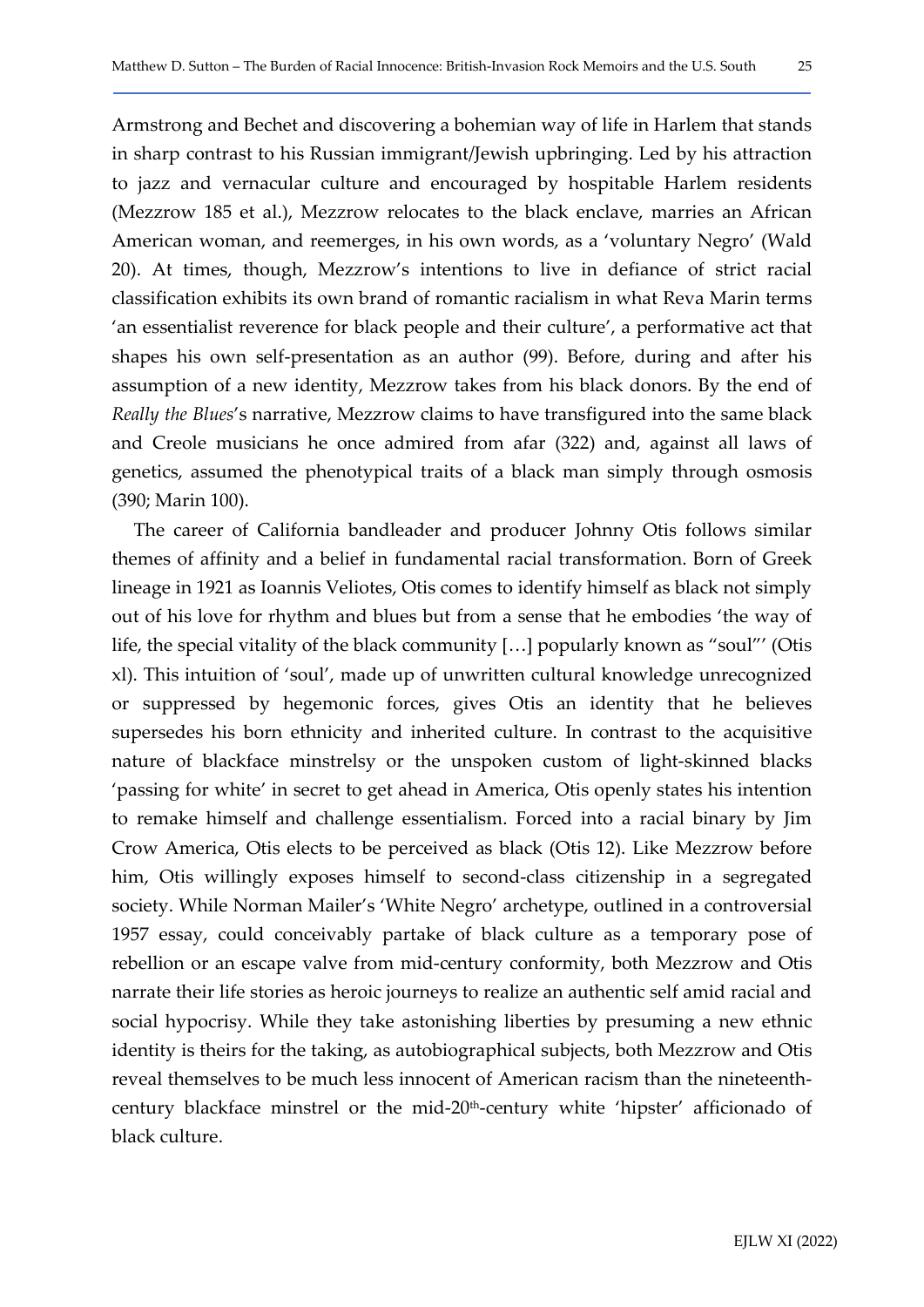Whether written on one side of the color line or, in the case of Mezzrow and Otis, narrating the passage from one side to the other, American musical autobiographies reckon with race in heavily stylized prose written for an audience that accepts a measure of racial-innocence fantasy alongside fact. As Daniel Stein and Martin Butler have observed, popular-music autobiographies occupy a tenuous position between strict factuality and a more subjective narrative truth. Similar to many patients undergoing psychoanalysis, autobiographers frequently misremember or even fabricate past events to reinforce a predetermined narrative arc or conclusion to their life story (see Spence). The collaborative act between subject and co-author and the need for a published work to conform within the boundaries of a musician's existing persona often skew a work's integrity. Overwhelmingly made up of 'astold-to' productions or (as in the case of Louis Armstrong's Swing That Music [1936] and Billie Holiday's Lady Sings the Blues [1956]), ghostwritten and/or fabricated works, musicians' autobiographies frequently violate the terms of Philippe Lejeune's autobiographical pact and blur the lines between musician, subject, and author. While Stein and Butler conclude that musicians' autobiographies seek 'a sense of autonomy and respectability', they are also notable for being largely relational (117). While few autobiographies completely resist the impulse to use the medium as a self-promotional tool, musicians have consistently given credit to their early artistic inspirations in their narratives, describing both initial exposure to their music and subsequent personal encounters in detail. This intergenerational connection is often reinforced through paratext, as dedications and photographs recast musical celebrities as fans, paying homage to their influences.

The connection between African American blues artists and British musicians who came of age in the 1950s and achieved fame in the 1960s offers one example of this identification, shaped by both affinity and difference. As Glenn C. Altschuler and others have demonstrated, early rock and roll's popularity in America was inextricable from the emergence in the 1950s of the teenager as both a sociological phenomenon and a market force. The hegemony of popular taste shifted to accommodate adolescents and their growing buying power. Meanwhile, the realities of Britain's postwar economy, marked by the rationing of consumer goods, contrasted sharply with media images of American abundance. As a result, young Britons absorbed U.S. popular culture mostly through osmosis or an outright projection of their own desires. The postwar generation in the U.K., Nicholas Schaffner writes, was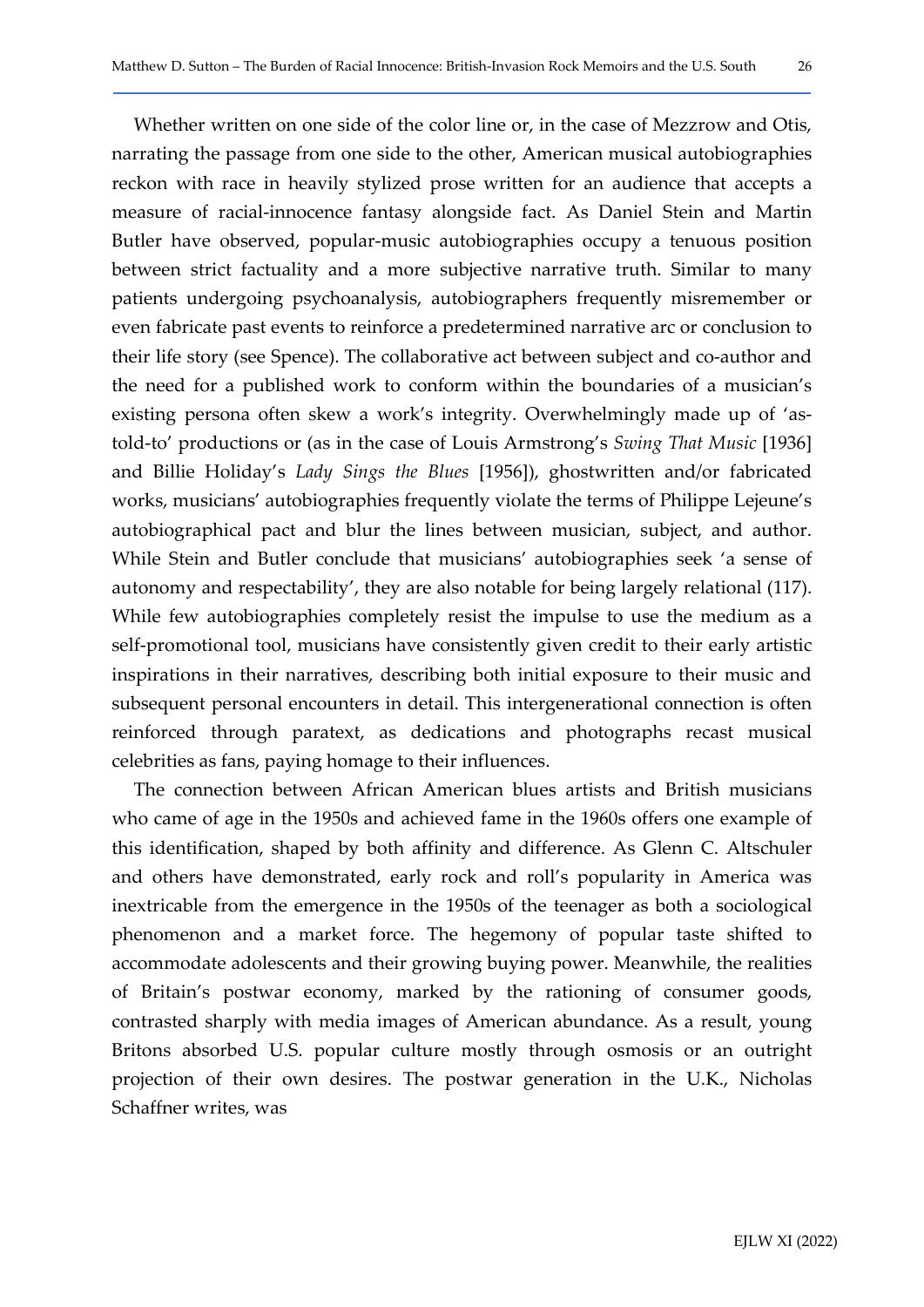the first generation to grow up under the shadow of America, whose real and fancied trappings—gangster films, Coca-Cola, big fast cars, blue jeans, and above all rock & roll—exuded an irresistible mystique. It was this obsession with America that caused the future legions of the British Invasion…to reinvent America as a rock & roll fantasy world (10).

The presence of American servicemen in cities like Liverpool and Newcastle after the war added to a sense of allyship and common feeling, while the relative obscurity of many rhythm-and-blues and blues records, infrequently heard through outlets like Radio Luxembourg and Armed Forces Radio and discs imported via mail-order from the States, made them desirable objects of near-cult worship to the young British cognoscenti.

Much of what these listeners responded to in these records was 'soul', the transcendent spiritual quality derived from African American ecstatic religious practices and the experience of overcoming enslavement and discrimination, the same liberatory spirit invoked by Johnny Otis when explaining his crossover into black culture. Historian William L. Van Deburg writes,

If there was a black American mystique, soul provided much of its aura of sly confidence and assumed superiority. Soul was sass—a type of primal spiritual energy and passionate joy available to members of the exclusive racial confraternity (73).

Soul music blended the jubilant performance style of gospel with more secular (and marketable) themes. By the 1960s, soul had become not only a category for African American music but a commodity, distributed on records by labels like Detroit's Motown and Tamla and Memphis's Stax, and profitable on both sides of the Atlantic. 'The meaning [of soul] would become hotly contested in the years to come', music critic Jon Savage summarizes,

but in the mid-sixties it served as a catch-all term for everything that made black music different, that recognized its emotional and kinetic power and its intimate relation to a people's life just as things appeared to be changing for the better. […] It was urban, confident, two generations away from the plantations. It symbolized moving on up (248).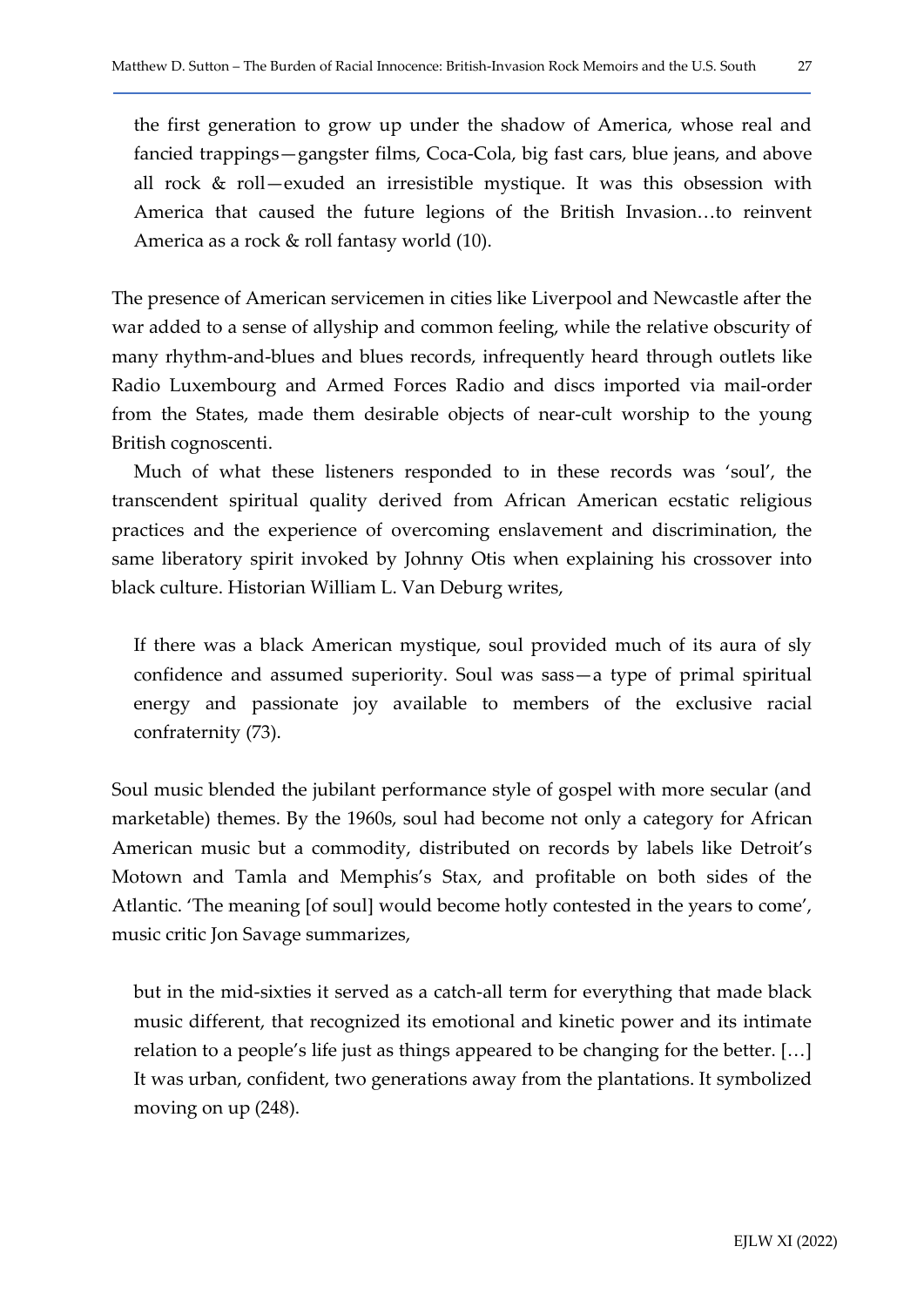This impulse toward upward mobility and self-determination resonated with young British musicians ready to break from the restrictions of economic austerity, the prevailing class system, the authority of the World War II generation and the blandness of mainstream pop music.

Between the lines, autobiographies by British musicians who came of age in the late Fifties and early Sixties reveal a flawed assumption that African Americans' 'soulful' music was not fashioned within the crucible of race but was instead purely instinctive, almost too simple for whites to adapt and master. In his autobiography, Pete Townshend of The Who recalls that learning to play in imitation of his rhythm and blues favorites meant

you didn't have to be fast or clever […] You had to be prepared to really listen, and ultimately really feel the music. This seemed less absurd for a young middleclass white boy in 1963 than it does today, so I proceeded without difficulty to learn to play the blues… (57).

Townshend contrasts the pure and easy nature of learning the blues as a young man with his simultaneous tribulations of being a student at art college and, though he acknowledges some inherent race and class incongruities, finds little challenge in playing such 'natural' music and, in his state of racial innocence, expresses no internal doubts about appropriating African American style.

Likewise, in his memoir Americana (2013), Ray Davies of The Kinks delineates his own suspended state of racial innocence. Growing up working-class in postwar north London, Davies associates the blues as part of a larger, undifferentiated U.S. popular culture that encompasses cowboy movies, science fiction, and the outrageous latter-day minstrelsy of the Amos and Andy television show. However, '[b]y the time the Kinks did their first U.S. tour, in the mid-'60s', Davies writes, 'it was apparent that America was a vastly different place compared to the one I imagined in my youth', citing 'racial tension' as a particular source of disillusionment (44). How the adult Davies was unaware of U.S. racism is never fully explained, and hard to fully understand, given his attraction to African American music from the South whose lyrics expressed, albeit often in coded terms, dissatisfaction with the racial status quo.

Perhaps the British Invasion's premier bluesman, Eric Clapton similarly compartmentalizes the music he admires from musicians' lived experience in his 2007 memoir. First apprehending African American blues as a boy via a rare airing on the BBC, Clapton recalls the visceral thrill of the music, leading him to intense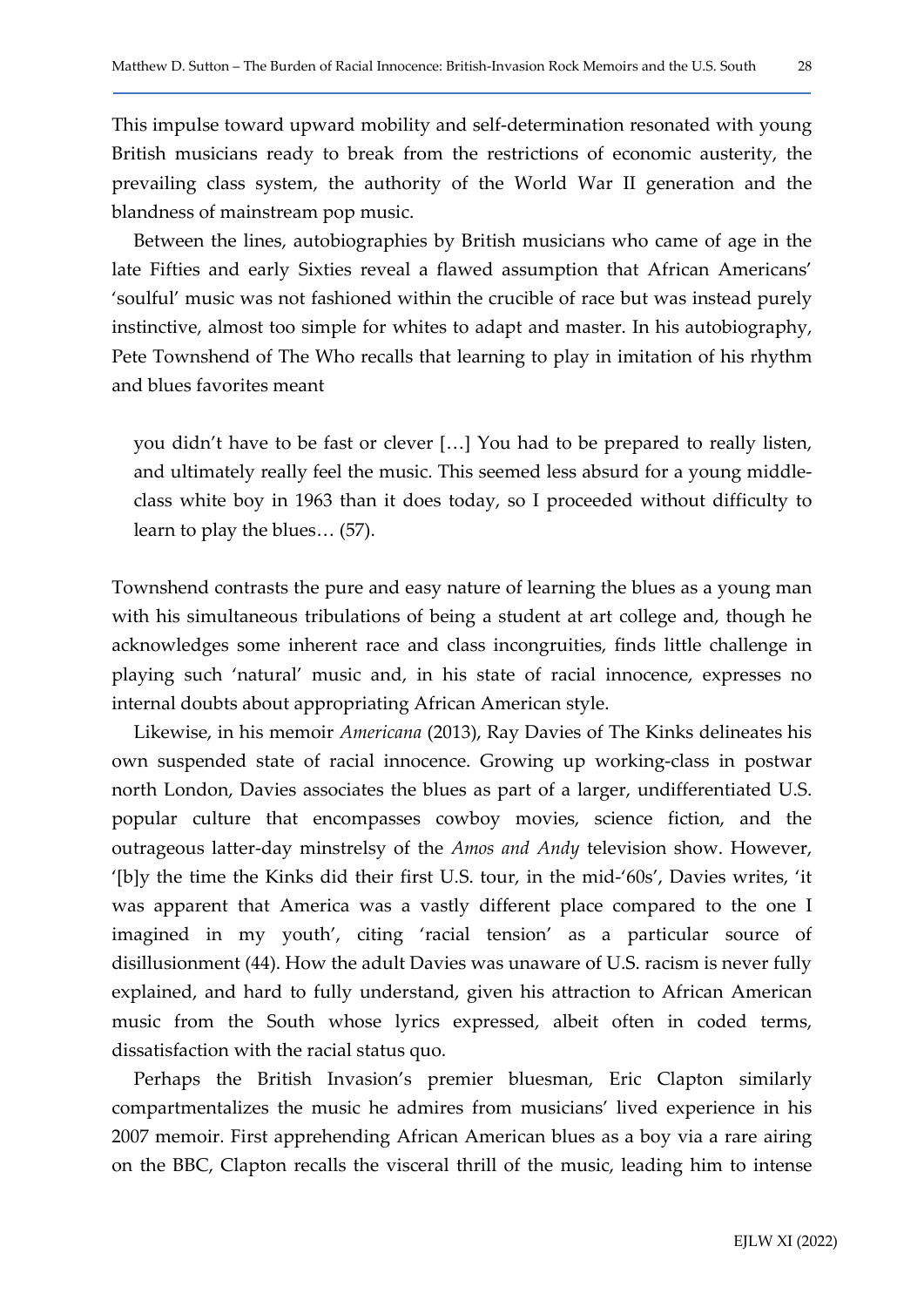study of the guitar. While gaining proficiency of the music, Clapton neatly separates the blues' musical content from the hard life its lyrics reveal. 'I had never really understood, or been affected by, racial conflict', Clapton writes. 'When I listened to music I was fairly disinterested in where the players came from, or what color their skin was' (94). For Clapton, learning the blues means mastering the style until it resembles what he believes is its untutored, 'natural' state, believing 'there is something primitively soothing about this music' (33). On the one hand, the young musician appreciates the lack of pretension and ornamentation in the music (much as Fanny Kemble did with African American field songs a century earlier), yet on the other hand, Clapton's unambiguous reference to 'the primitive' suggests an assumption that the blues lacks sophistication in relation to European-derived music.

Unlike American contemporaries, such as Mike Bloomfield and Taj Mahal, who penned accounts in their memoirs of meeting blues legends one-on-one during their apprenticeship, Clapton learns the music an ocean away from its source, using records as his guide. Simultaneously, Clapton absorbs the mythology surrounding enigmatic blues artists like the late Robert Johnson, giving his study of the music almost occultist overtones. When the early 1960s blues-music boom brings African American musicians to British shores, Clapton and his contemporaries approach them as innocents, seemingly unconcerned about their idols' experiences as secondclass citizens in their home country. Hired to back up Mississippi-born harmonica player Sonny Boy Williamson (Rice Miller), Clapton and his bandmates in The Yardbirds find no common ground with their elder outside of music, in large part because of their lack of curiosity about his personal history. Between the lines, Clapton's narration strikes a rueful tone, implying that Williamson, with his decades of performing experience, did not musically or personally defer to The Yardbirds or treat them as peers and equals, both naïve assumptions Clapton made in his early twenties.

Touring the United States with his power trio Cream in the politically fraught year of 1968, Clapton blithely admits, 'I was deliberately oblivious to it all, taking no interest in what was happening' (94). Such apathy towards racial politics also distinguishes his descriptions of American blues musicians/donors he does befriend, such as Muddy Waters and B.B. King, who are portrayed in short vignettes outside the main autobiographical narrative. Though intended as a show of post-racial 'colorblindness', Clapton's disjointed messaging regarding black musicians illustrates how young British acolytes selectively interpreted the blues, ahistorically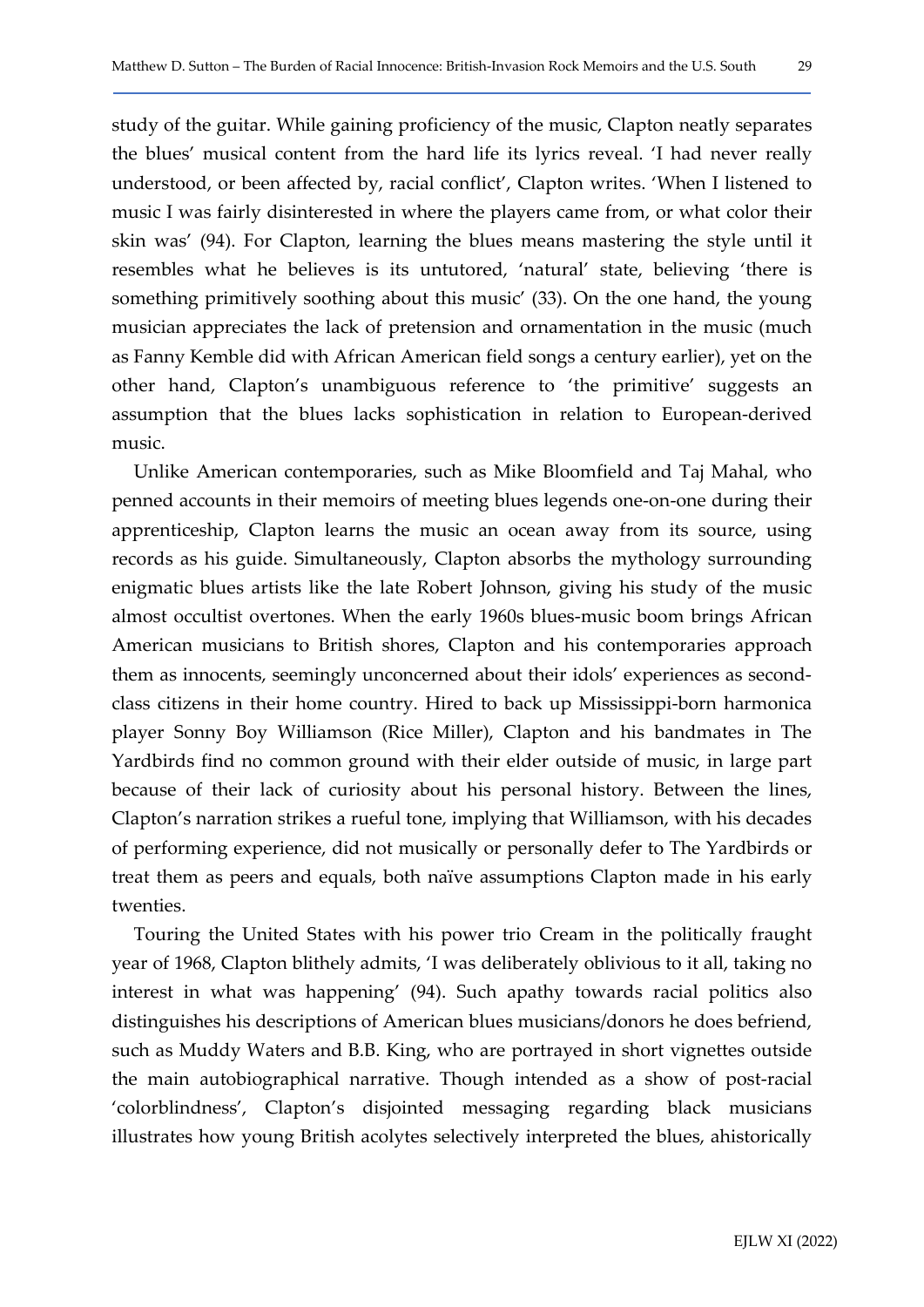picking up on its aesthetics and 'outsider' status while sloughing off the ongoing, thorny realities of race at its essence.

One of Clapton's earliest American influences, Big Bill Broonzy, embodies many of the contradictions of the African American performer in Europe in the late 1950s and early 1960s, most starkly in the book that bears his name, 1955's Big Bill Blues. The book's methodology betrays many of its intentions. In his foreword, Broonzy's amanuensis Yannick Bruynoghe admits that he used no tape recording or strict transcription methods when talking with his subject. Bruynoghe freely applied what he terms 'modifications' to Broonzy's story, with the understanding that the musician is a 'modern fabulist' not bound by historical accuracy (9). Aided by liquor, the two men collaborate on a volume animated more by general narrative truth than adherence to verifiable facts. Yet, for all its suggestions of intimate, affable truth-telling, Broonzy and Bruynoghe's book represents a self-conscious authorial performance, in congruence with Broonzy's chosen performative style as a musician. As blues historian Paul Garon comments, the book supplemented Broonzy's contemporaneous attempts as an expatriate to rebrand himself as a more 'downhome' folk performer to credulous European audiences than the modern, jazzinfluenced musician he truly was.

However, Big Bill Blues remains an essential blues text for its mode of collaborative double-voiced discourse. While Broonzy—filtered through his amanuensis—appears on the surface an avuncular narrator and good-natured traveler, the narrative incorporates hard lessons gathered as an African American man in the segregated South. In relating stories of his once-enslaved parents, his musical contemporaries, and his own hard labor in the cotton fields, the coal mines, and the rail yards, Broonzy speaks to the racial exploitation that both informs the blues and is temporarily relieved by the music. By eschewing direct commentary on racial injustice and instead letting the transcribed lyrics of his songs 'When Will I Get to Be Called a Man' and 'Black, Brown, and White' speak for themselves, Broonzy strictly divides his authorial and musical personas from his lived experience, in keeping with his implied readers' expectations.

Like Broonzy, bluesman Muddy Waters reverted to a more basic 'country blues' style when performing in the U.S. and England in the early 1960s to appeal to youth enraptured by the folk-music revival. Few African American musicians were held in higher esteem by British rock musicians than Waters, born McKinley Morganfield in 1915 in rural Mississippi. While working as a sharecropper at Stovall Plantation, Waters was first recorded in 1941 by folklorist Alan Lomax, who heard echoes of Robert Johnson and Son House in his playing and singing. Waters moved north to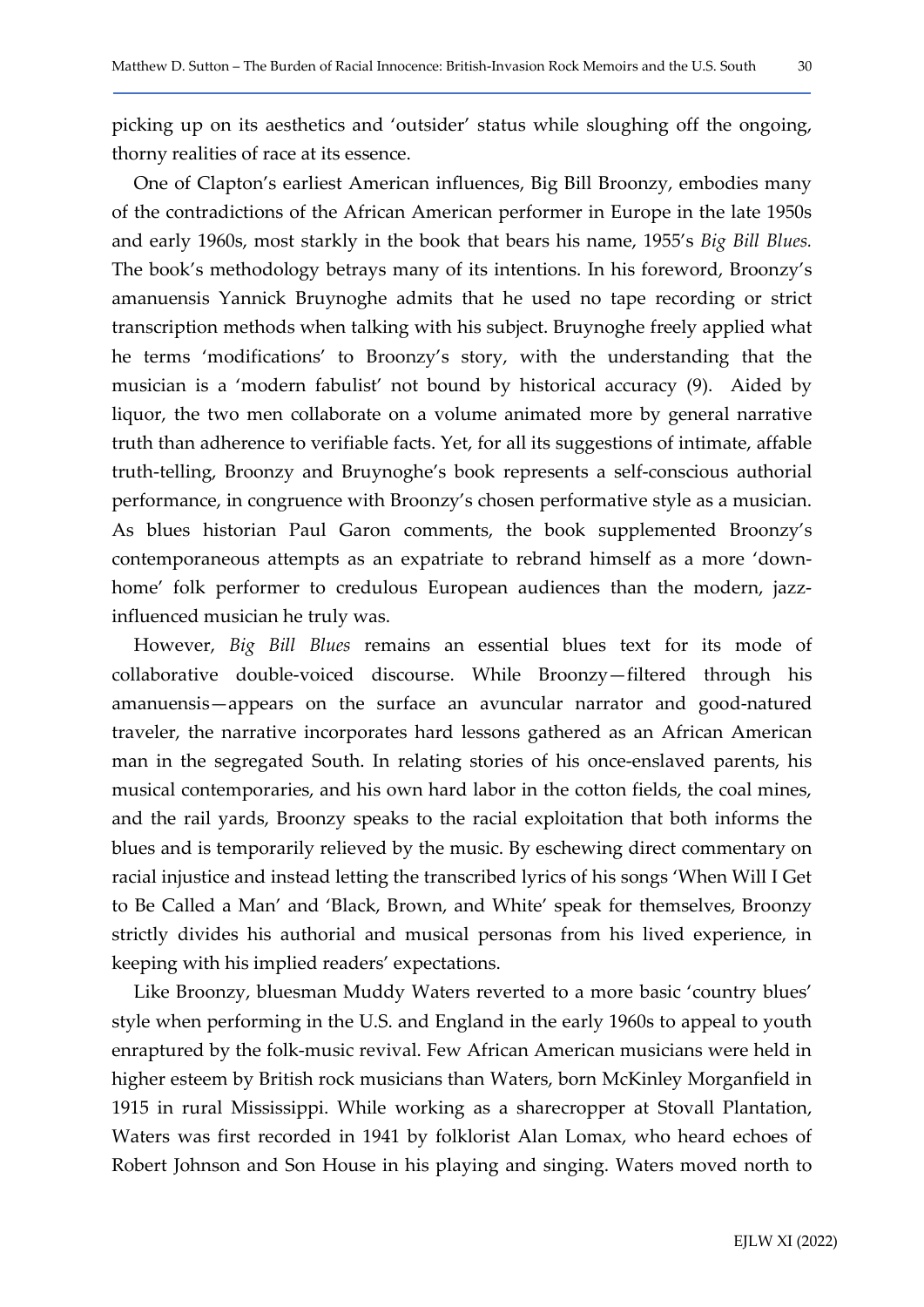Chicago a few years later as part of the Great Migration, signing to Chess Records and adopting a more contemporary look and sound, complete with an electric band. Waters's Chess recordings found favor with English audiences and led to his first British tour in 1958. Though Waters had to recalibrate his style for audiences more attuned to folk music or 'trad' jazz, he drew key young acolytes in the U.K.: Eric Burdon and John Steel formed The Animals after attending a Waters show in Newcastle, while in London the fledgling Rolling Stones took their name (and an identity separate from their 'beat group' contemporaries) from a Waters song title (Gordon 163). Yet young Britons did not adopt Mississippi blues en masse from the source. For example, Melody Maker panned the first Rolling Stones show in July 1962 as 'well-meaning but interminable songs about share croppers' [sic] (Cohen 46). The

In his punctilious memoir of the band's career in the Sixties, Rolling Stones bassist Bill Wyman registers the excitement he and his bandmates felt on their first tour of the United States in 1964. While in Chicago, the band arranges to record at Chess Records' studio, in imitation of their African American idols. As Wyman reports, 'we were flabbergasted to see the great Muddy Waters himself. We were even more shaken when he proceeded to help us carry in our guitars. Stunned, we recorded all afternoon and evening and finished at midnight' (228). As Wyman, the band's first memoirist and acknowledged institutional memory, reports it, the unexpected sighting of Waters makes their success in America all the more surreal. Upon their pilgrimage to record at a studio that had achieved mythic status in their minds, the Rolling Stones chance upon their hero, who, in congruence with the 'donor' folktale trope, offers them both a hand and his tacit encouragement in exchange for their kind patronage.

band may have taken this as a compliment and a marker of their authenticity.

The story of the band's meeting with Waters took on greater, more mythical proportions as the bluesman arguably became better known as a 'roots' musician with an influence on rock than for his own formidable recordings and performances. In his autobiography Life (2010), Rolling Stones guitarist and chief blues aficionado Keith Richards notes, with no small measure of pride, that he and his band were 'unpaid promoters for Chicago blues', only accidentally successful in the pop market (109). Richards's own memory of his band's first meeting with Waters extends this claim into the realms of imagination. Seemingly alone among those present, Richards recalls the scene at the Chess studio as 'this guy in black overalls painting the ceiling. And it's Muddy Waters, and he's got whitewash streaming down his face and he's on top of a ladder' (158). Richards makes the assumption that Waters must have been doing manual labor to earn his keep at the record label during a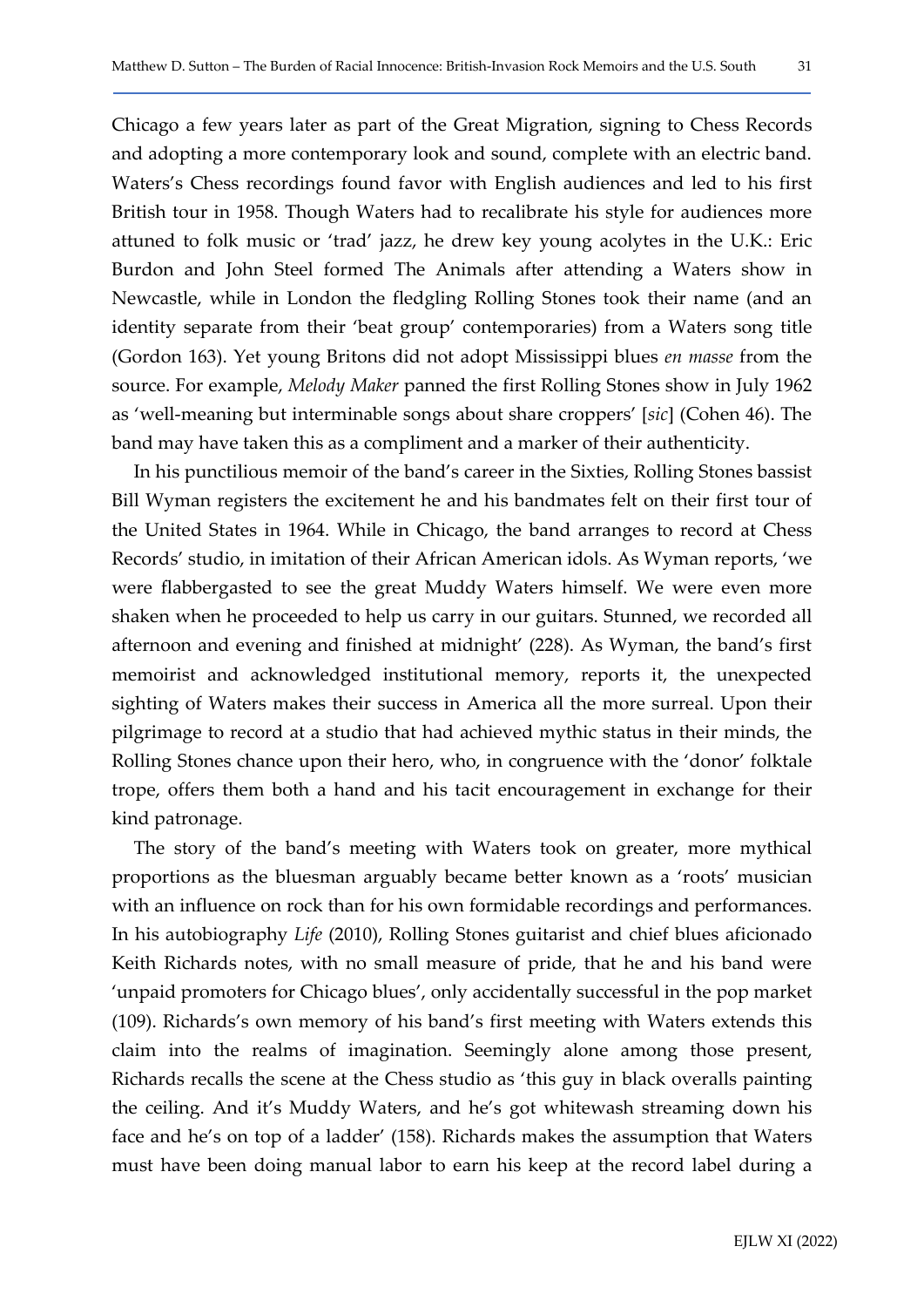period of declining sales. (Not so coincidentally, Richards insists Waters's commercial fortunes would improve after his association with The Rolling Stones. [161]) The pathos of the whitewash staining the laboring black man's face adds a surreal touch, echoing a similar image from Ralph Ellison's fictional first-person tale Invisible Man.

For all its fanciful elements, Richards's recollection reads as much as an expression of racial innocence as Wyman's. As Waters's young champions/apprentices, Richards and his bandmates look on with pity at their humbled hero in an all-too-ordinary situation, with the recording studio transformed into a latter-day plantation. In this tableau, the popular-music industry enforces perpetual labor in addition to musicmaking and alienates African American cultural workers from the means of production. Richards's vignette makes no mention of his band's direct musical debt to Waters or suggests that British rock and roll was a more palatable version of black southern blues for a segregated United States, and that bands like The Rolling Stones inadvertently and indirectly profited from Jim Crow. As Eric Lott has delineated in his landmark study of nineteenthcentury blackface minstrelsy, Love and Theft, an 'innocent' appreciation by more successful white imitators for original African American performance historically suffices as payment in full for their cultural borrowings.

Unsurprisingly, historians have found little basis in fact for Richards's story. Muddy Waters's biographer Robert Gordon quotes informants who avow that Waters was too proud and too fastidious in his appearance to be seen painting the recording studio. Rolling Stones chronicler Rich Cohen concurs, but under the condition that while the facts may not hold up, the story reads as 'symbolically true', and deserves documentation, a revealing marker of the prizing of narrative truth in popular autobiography (115).

More significant than this one contested anecdote is the uniformity of opinion regarding The Rolling Stones' initial exposure to Southern segregation. Cohen's history of the group records a sense of incomprehension and shock during their first tour of the States in 1964, quoting Mick Jagger:

[W]e found it the most repressive society. Very prejudiced. In every way there was still segregation. And the attitudes were fantastically old-fashioned. Americans shocked me by their behavior and narrow-mindedness (113).

Of course, the band and their contemporaries were very young, inexperienced men at the time, still growing in sophistication and understanding, with their knowledge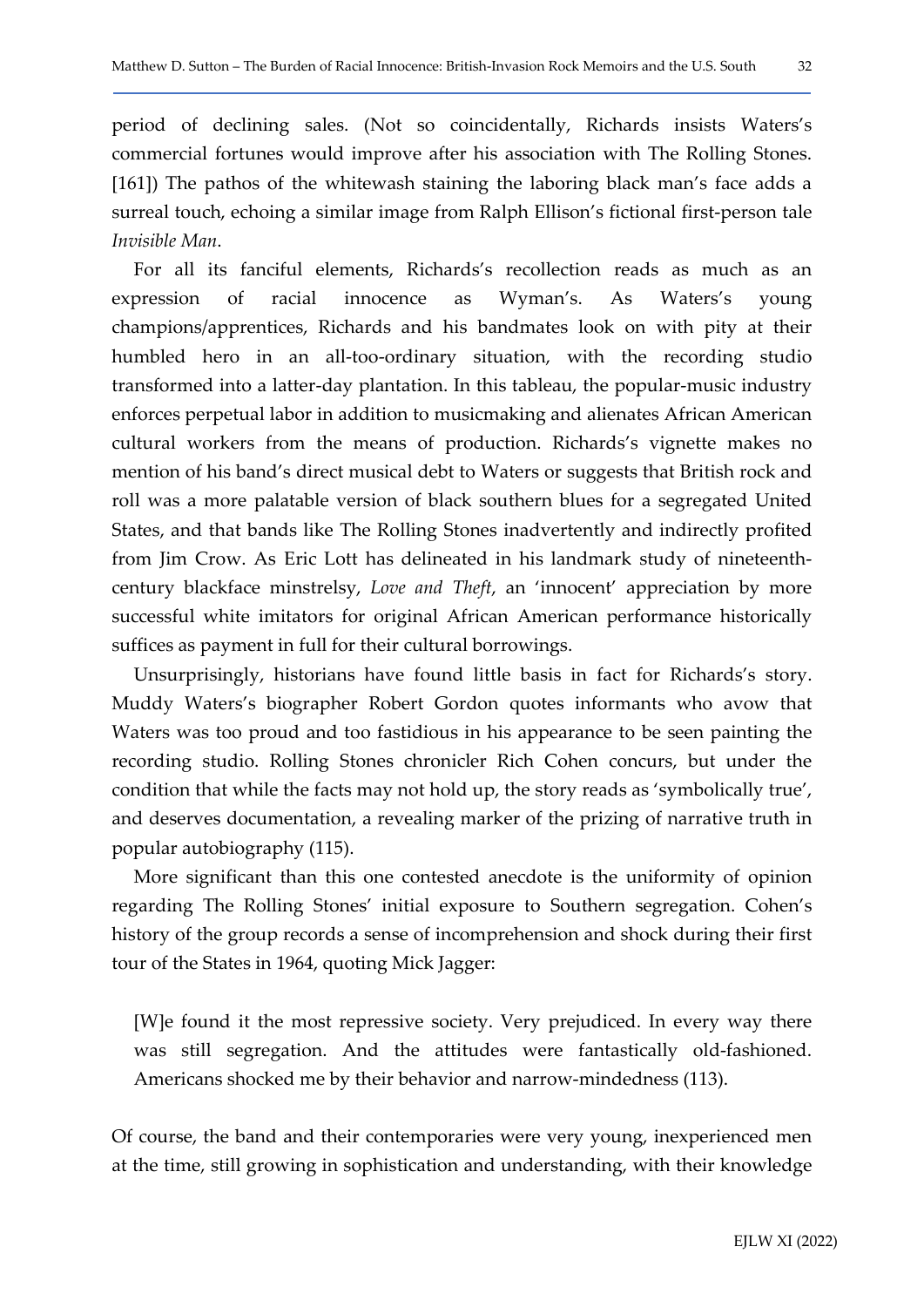of the South shaped by media, particularly blues, soul and gospel recordings. Yet those same recordings reverberated with echoes of racial tension, past and present. The blues especially evoked a South completely opposite than that of the cliché of a peaceful, pastoral Dixie, enrapturing young listeners looking for an alternative to anodyne popular music. How bands like The Rolling Stones could amass recordings and study black music for years before arriving in the United States yet still register a complete bafflement vis-à-vis racism reflects a clinging to racial innocence prevalent among British musicians in the 1960s.

A similar divide between music and politics characterizes Eric Burdon's memoirs of the era, I Used to Be an Animal, but I'm All Right Now (1986) and Don't Let Me Be Misunderstood (2001). In the introduction to I Used to Be an Animal, the rock star preemptively admits to errors of fact in his remembrances. In the Sixties, he writes, 'I did not keep a diary. Most of what you are about to read are memories, dreams, feelings and even hallucinations, but that's rock and roll' (1). Befitting this hallucinogenic subjectivity, Burdon declares that he has lived out a virtual dream, a 'rock 'n' roll fantasy' (1). The stuff of that dream, he maintains, derives from the history and labors of Africans in the diaspora, centralized in the American South. 'Over the years', Burdon summarizes, 'white men have turned [black music] into a multi-million-dollar business, as vast and as complex as any other business in the world today' (1). Ultimately, Burdon claims kinship in his preface with African American musicians in their struggle with an exploitative, white-owned industry.

Born and raised in Newcastle, Burdon recalls post-World War II austerity in bleak terms, with few material or emotional comforts. This sense of 'blues' affect finds its expressive counterpart in African American music. As a teenager, Burdon earns local fame imitating the vocal stylings of rhythm-and-blues artists like Ray Charles and Jimmy Witherspoon. After forming The Animals, he quickly develops from being a starstruck fan of his African American idols to assuming a role as a peer, if not brother, akin to how Mezz Mezzrow and Johnny Otis each identified themselves as a 'voluntary Negro' to exclude themselves from white society and to live and play music among African Americans. Burdon's account paints 1964 New York City in glittering terms, depicting the city as a beacon of artistic democracy and brotherhood, with porous boundaries between lower Manhattan and Harlem, between staid old showplaces for pop acts like the Paramount Theater and the more 'soulful' environs of the Apollo Theater uptown.

By contrast, The Animals' first national tour of the States is marred by an encounter with the Ku Klux Klan in Memphis, Tennessee and run-ins with racists in Mississippi. Retrospectively scolding himself for waving a Confederate flag in the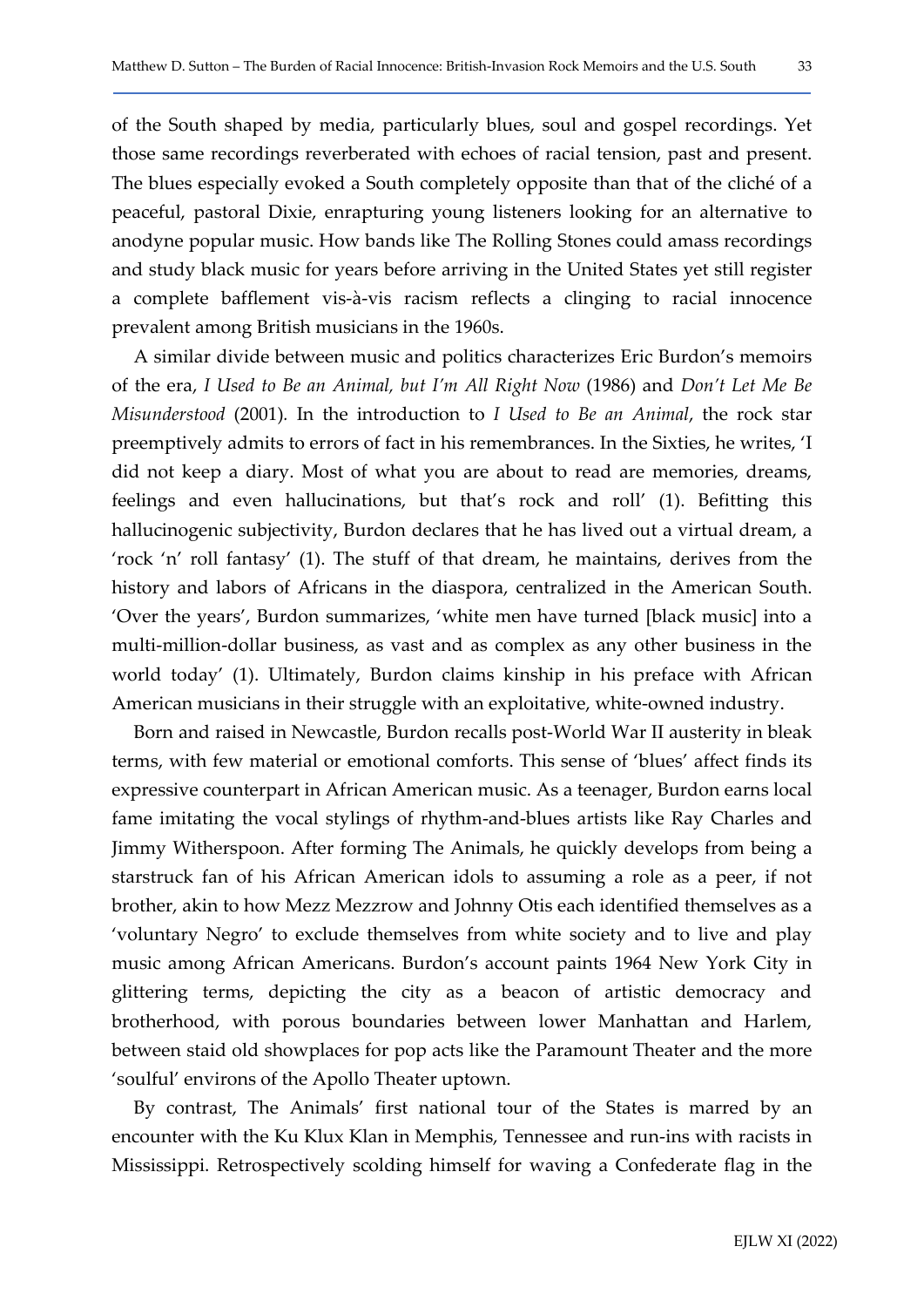heart of Dixie and making a Klansman hood out of a pillowcase to play a cruel prank on the band's African American roadie, Burdon concludes, 'I was only just waking up to what racial prejudice was really all about, and what it meant and how little we really knew about such things' (93). Such circumspection frames an adjacent scene (likely the one referenced by The Mekons' 'Amnesia' years later) where The Animals insist that their roadie be allowed accommodation in a segregated Mississippi motel. Without much supporting evidence, Burdon boasts, 'We broke down the doors. We actually integrated the first motel in Mississippi, probably in the whole of the South, before the laws had been changed' (95). While Burdon's grasp of facts may be suspect, he nevertheless reveals the mixture of emotions young English R&B devotees felt in their whirlwind tours of the United States. In Burdon's case, his subject positioning regarding African Americans goes from idolatry and imitation to innocent outrage to an attenuated form of friendship that Burdon superimposes as civil-rights activism.

In his 2001 sequel, Burdon and his co-author largely confine issues of race to discrete chapters, as if the issue of cultural borrowing is extricable from rock-music history and southern-style segregation was simply part of the mosaic of the 'far-out' turbulent Sixties. Revisiting his working-class boyhood in Newcastle, Burdon finds commiseration in the blues as well as an opportunity for his own self-expression. Burdon writes,

America's black music had become the new secret underground teen language. It seemed to us the best of American culture, and though Americans seemed determined to ignore or discard it, we were happy to pick it up, dust it off, shine it, and give it a new twist (14).

Soon, Burdon and his bandmates in The Animals are backing the likes of Sonny Boy Williamson and witnessing a microcosm of Southern racial conflict in a backstage fracas between Chuck Berry and Jerry Lee Lewis. Unlike Wyman and Richards, however, Burdon does not characterize his blues idols as immediately subservient to young whites, and becomes aware of the effects left on them by racism.

Yet Burdon's racial awareness is tempered by his own lapses into racial innocence. Entranced by the music, Burdon asserts he became an autodidact on the land where the blues began. But despite his claim that he 'read a lot about the history of the American South' before The Animals' first U.S tour, his account registers a disingenuous bewilderment at seeing segregation in the flesh. Burdon expresses amazement that primary sites of American roots music like Memphis and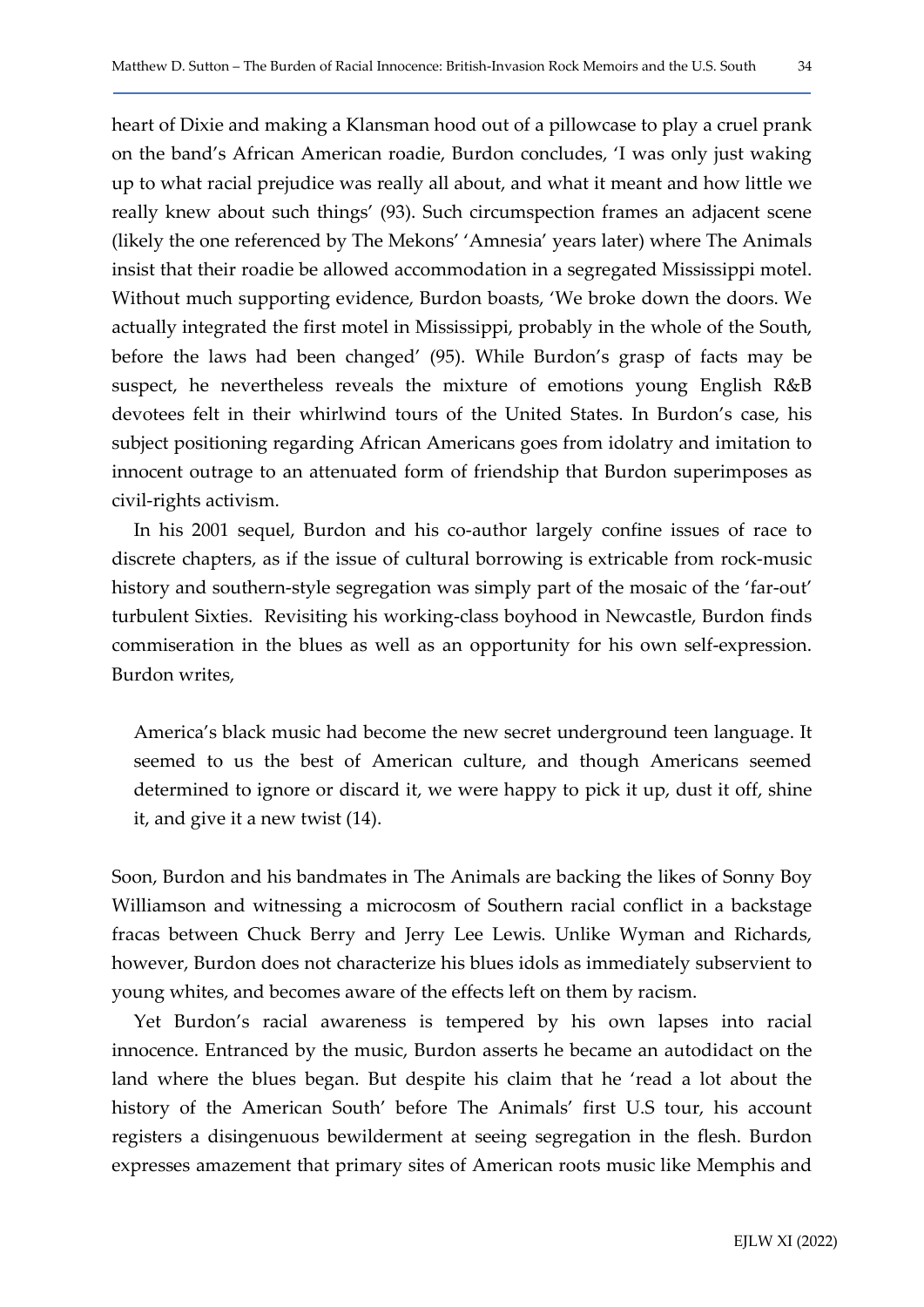New Orleans still imposed strict segregation in the Sixties, relegating African Americans to second-class status. Burdon's account of the tour teems with images of corrupt white-supremacist law enforcement, unreconstructed 'redneck' white Southerners, and Ku Klux Klan parades. In an updating of a scene from his previous autobiography, Burdon defies segregation and insists upon hotel accommodations in Mississippi for the band's African American roadie, now identified as 'Sonny' (no last name given). Not acting out of a learned understanding of Southern mores or the social-justice principles that motivated American college students campaigning for desegregation in the South that year of 'Freedom Summer', Burdon seems to confront Jim Crow as more an act of youthful rebellion against an outmoded, oppressive system. His prior knowledge of the blues, it seems, imbues him primarily with romantic racialism, a sentiment quite separate (and unequal) from reality in the neo-Confederate South.

Burdon's bold claim to a hybrid identity of working-class British and Southern African American characteristics and his assumption of innate 'soul' complicate his pronouncements on race. Like The Rolling Stones in their stylized Muddy Waters tales, Burdon conveys his initial meetings with his African American inspirations in startingly simplistic terms, assuming these cordial encounters represent a benediction and blessing on the part of his elders. Even when confronted by the short-tempered Nina Simone for his cover of her song 'Don't Let Me Be Misunderstood', Burdon by his own account imperiously chastens her about her own musical borrowings and the two become friends. In this vein, Burdon writes unhesitatingly about his close personal identification with people of color:

The American black experience has always been fascinating to me. […] I developed an early reputation for having a lot of black friends, particularly displaced Africans in Newcastle […] I saw what freedom meant to those exiles and it engendered an even deeper interest in the African experience in America, resulting in a reputation that preceded me to America (55).

Imagining his American sojourns as a similar type of exile, Burdon takes as a compliment the derisive term 'White Negro', the neologism borrowed from Norman Mailer, to seal his innocent connections with black performers.

At the height of his popularity, Burdon made his bid for White Negrodom in a 1966 essay for the African American newsmagazine Ebony. In his introduction, Burdon proclaims, 'I am English and white and proud of it, being English that is. Forget the white bit' ('An Animal' 161). Burdon then audaciously explains to the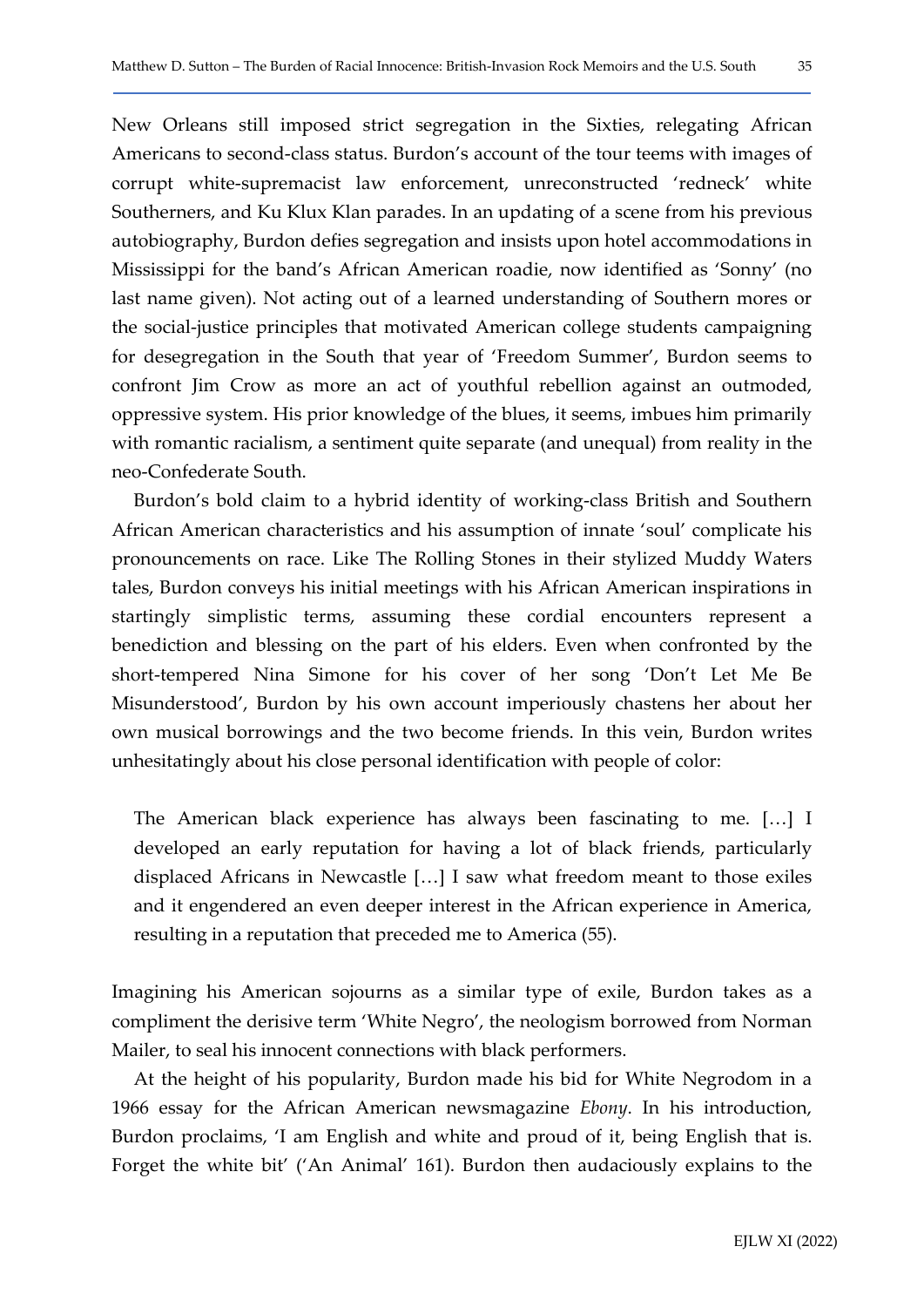magazine's readership the evolution of black music, the state of 'separate but equal' in the pop-music business, and the appeal of veteran performers like Ray Charles and Nina Simone, who he compares to a 'black panther'. Drawing upon his experiences on tour, Burdon is equally unabashed about explaining American racial prejudice to black readers, writing that

through these associations [with African American musicians] I soon learned […] that these people were being treated as something different from the rest of their population in their homeland because they were a different color […] I think because I am white and from another country I often learn a lot more about prejudice in some ways than a lot of Negroes (168).

Here, Burdon's seemingly guileless affinity for black musicians and his connoisseurship of blues and soul bleeds over into oversimplification and condescension. Burdon assumes a special type of privilege when interpreting racism from an outsider's perspective for the benefit of Ebony's audience, taking the naïve view that 'a different color' explains centuries of systematic oppression and violence, with its roots in European colonialism. To underscore Burdon's sense of identification with African Americans, the essay's accompanying photographs depict the singer in New York City alongside bluesman John Lee Hooker, The Animals' producer Tom Wilson and among a group of young white fans (including the future Linda McCartney) conspicuously traveling uptown to Harlem to attend shows at the Apollo Theater and a subterranean jazz club. Emphasizing his own racial innocence, Burdon conflates his patronage of black music with an assumption of deeper identification with its subculture and the permission to speak on behalf of black Americans.

Burdon's projections of black urban life instigated a response by African Americans with their own first-person anecdotes. Not all of Ebony's readers were convinced that Burdon had in good faith exposed the problem of race in the U.S. One letter to the editor questioned the extent of Burdon's assumed solidarity with African Americans: 'I suppose he thinks it's fun to be kicked in the face, bitten by dogs, spat upon, cursed at, and have all these nice 'soulful' times […] the blues come from real suffering, and we're still doing that' ('Letters'). Another reader gave credit to the singer for his 'thought-provoking and humorous' take, while conceding that 'maybe he did lay it on too thick when glorifying the "down-home" singers […] and "brotherhood among Negroes"' ('Letters'). If the published letters convey a fair sampling of the response to Burdon's article, it appeared that black America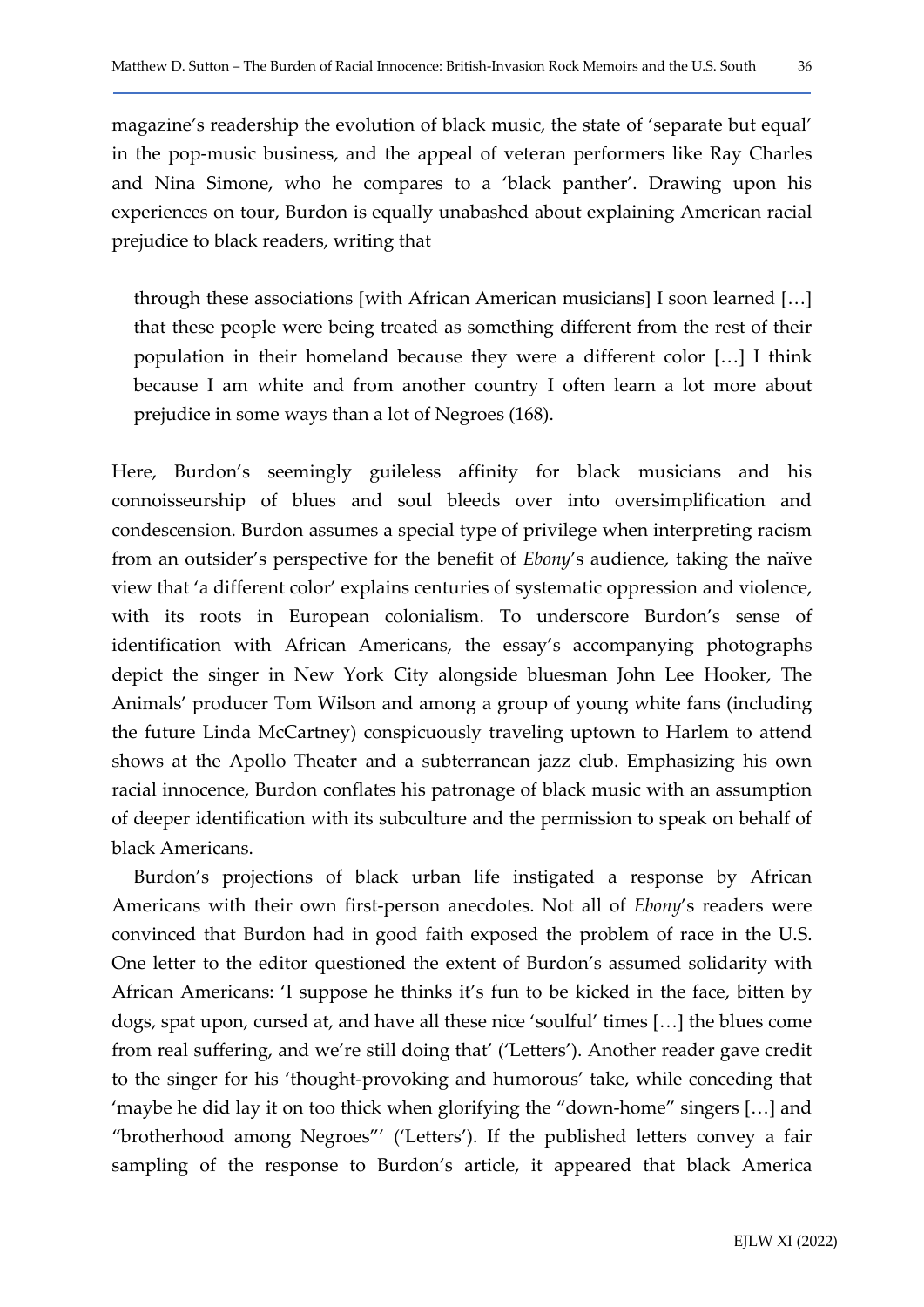appreciated the singer's recognition of white America's racism but were also attuned to his lapses into paternalism and simplistic moralizing. Like his British Invasion counterparts, Burdon employs the liminal, privileged position of the tourist within another country's black enclaves to make sweeping generalizations about race relations, excluding himself from his harshest judgments.

Burdon's attempted exposé of race in America echoed the conclusions of contemporaneous works by white authors like John Howard Griffin's Black Like Me (1961) and Robert Penn Warren's Who Speaks for the Negro? (1965), which used firstperson reportage on Southern racism to urge gradualism on civil rights. Such assessments contrasted with The Fire Next Time (1963), James Baldwin's extended essay on race relations, which situated music as a site of cultural misunderstanding and appropriation. 'In jazz and especially in the blues', Baldwin writes,

there is something tart and ironic, authoritative, and double-edged. White Americans seem to feel that happy songs are happy and sad songs are sad, and that, God help us, is exactly the way that most white Americans sing them sounding, in both cases, so helplessly, defensively fatuous that one dare not speculate on the temperature of the deep freeze from which issue their brave and sexless little voices (55–56).

In Baldwin's characterizations, the U.S.'s culture industry strictly segregates and categorizes popular music by style and format so as not to confuse the mass audience with music (like authentic jazz and blues) articulating conflicted emotions and idiosyncratic affect. (Big Bill Broonzy's sly 'protest' music about mistreatment in the South stands as a case in point, as it resonated largely on different frequencies to black and white audiences.) In the period between 1960 and 1964, rock and roll music had become largely disempowered, replaced by sterile, assembly-line pop productions that put fresh-scrubbed personalities (with the 'sexless little voices' Baldwin despised) out front, robbing the music of its former danger and subjectivity. Baldwin's withering assessment turns the trope of white racial innocence inside out, revealing in his view a lack of experience—musical, sexual, and otherwise—that invalidates the music and supports the status quo.

Read in light of Baldwin's excoriating critique, the British Invasion represents musical reinvention alongside a rebirth of candid racial innocence. By the late 1960s, white patronage of black music had become unexceptional, needing no justifying narrative, while African American intellectuals like Baldwin, LeRoi Jones (Amiri Baraka), and Stokely Carmichael made their dissatisfaction with young whites'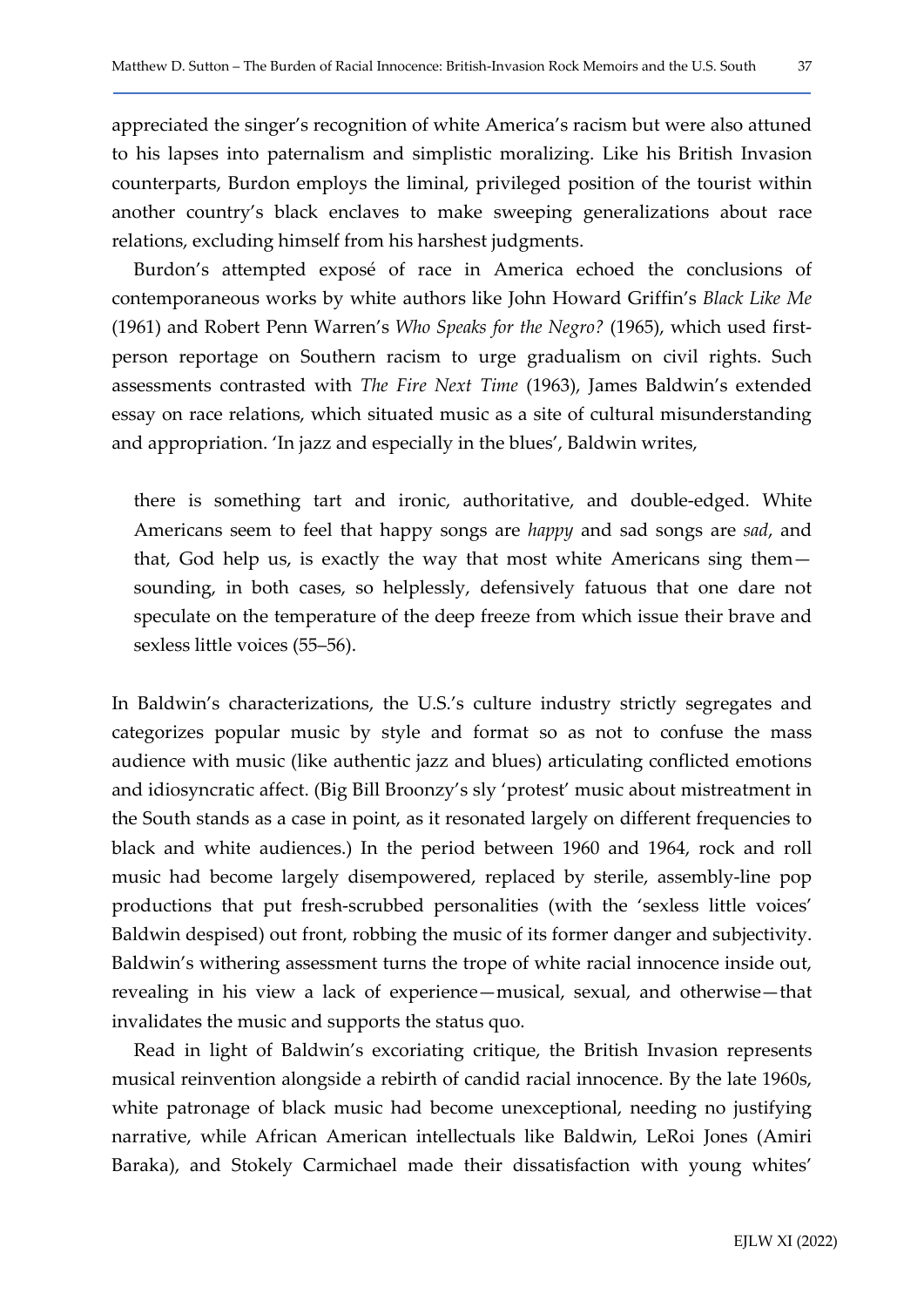patronization clear. Recalling their firsthand introductions to the segregated United States, Clapton, Richards, Burdon and their cohort harbor the expectation (or the subtle demand) that their black musical donors selflessly see past obvious differences in ethnicity, nationality, and privilege to recognize British blues adepts as their adopted kin and also redeemer figures, an expression of romantic racialism that had become largely passé among many of their white American contemporaries (Frederickson 328). When confronted with irrefutable evidence of racism, the Englishmen's dumbfounded state of confusion invokes tropes of naïveté and offended purity reminiscent of nineteenth-century sentimental writing. This almost childlike subject-positioning disingenuously separates the English musician's expertise on the blues from a more mature acknowledgement of the oppressive racial conditions that shaped the music, implicitly excluding him from culpability in the continued exploitation or devaluation of black musicians. This narrative performativity allows performers/authors to have it both ways: they may simultaneously present themselves to readers as guileless 'soul brothers' to their oppressed musical kin, rather than opportunistic interlopers, and outraged critics of Jim Crow segregation. In both cases, understating their awareness of southern segregation before and after the fact bolsters their claim to musical and personal authenticity. To re-appropriate an Animals lyric, originally taken from Nina Simone, being a 'soul whose intentions are good' (Animals) frees one from being fully conscious of racism's history, resulting in a blissful racial amnesia.

## Works Cited

- Animals, The, 'Don't Let Me Be Misunderstood', on: The Best of The Animals, MGM Records. LP, 1966.
- Altschuler, Glenn C., All Shook Up: How Rock 'N' Roll Changed America, New York: Oxford UP, 2003.

Baldwin, James, The Fire Next Time, New York: Dial, 1963.

- Bernstein, Robin, Racial Innocence: Performing American Childhood from Slavery to Civil Rights, New York: New York UP, 2011.
- Broonzy, William, as told to Yannick Bruynoghe, Big Bill Blues: Big Bill Broonzy's Story, New York: Oak, 1955.
- Burdon, Eric, 'An "Animal" Views America', in: Ebony, Dec. 1966, 160-170.
- Burdon, Eric, I Used to be An Animal, but I'm All Right Now, London: Faber and Faber, 1986.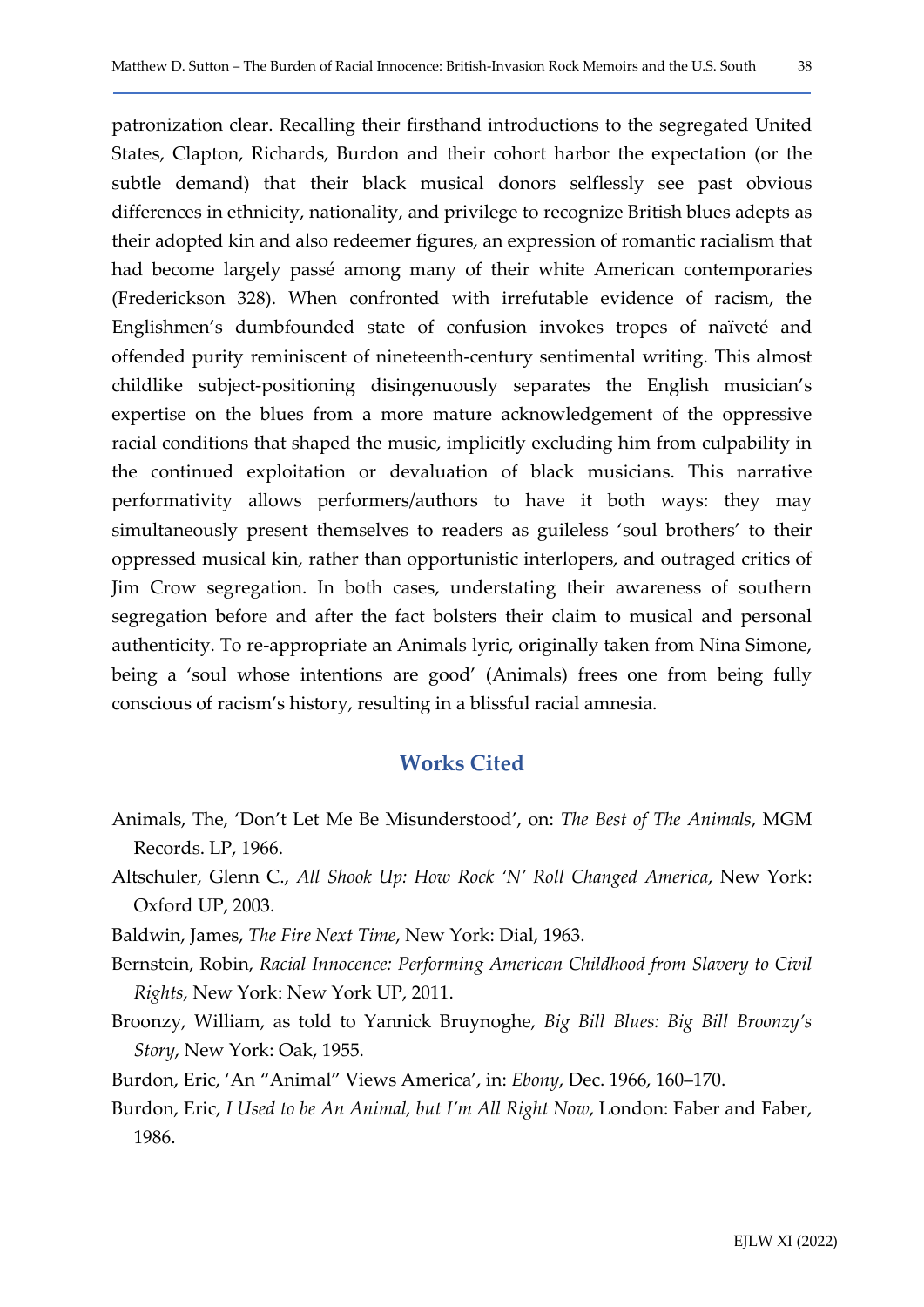- Burdon, Eric, with J. Marshall Craig, Don't Let Me Be Misunderstood, New York: Thunder's Mouth, 2001.
- Clapton, Eric, Clapton: The Autobiography, New York: Broadway, 2007.
- Cohen, Rich, The Sun & the Moon & The Rolling Stones, New York: Spiegel & Grau, 2016.
- Davies, Ray, Americana, The Kinks, the Riff, The Road: The Story, New York: Sterling, 2013.
- Floyd Jr, Samuel A., The Power of Black Music: Interpreting Its History from Africa to the United States, New York: Oxford UP, 1995.
- Frederickson, George, The Black Image in the White Mind. The Debate on Afro-American Character and Destiny, 1817–1914, New York: Harper & Row, 1972.
- Garon, Paul, Blues and the Poetic Spirit, San Francisco: City Lights, 1996.
- Gordon, Robert, Can't Be Satisfied: The Life and Times of Muddy Waters, Boston: Little, Brown, 2002.
- Kemble, Fanny, Fanny Kemble's Journals, edited by Catherine Clinton. Cambridge: Harvard UP, 2000.
- 'Letters to the Editor', in: Ebony, Feb. 1967: 12.
- Lott, Eric, Love & Theft: Blackface Minstrelsy and the American Working Class, New York: Oxford UP, 1993.
- Mailer, Norman, The White Negro, San Francisco: City Lights, 1957.
- Marin, Reva, Outside and Inside: Race and Identity in White Jazz Autobiography, Jackson: UP of Mississippi, 2020.
- Mekons, 'Amnesia', Track 9 on The Mekons Rock 'n Roll, A&M Records. Compact Disc, 1989.
- Mezzrow, Mezz, and Bernard Wolfe, Really the Blues, 1946, New York: Citadel Press, 1990.
- Otis, Johnny, Listen to the Lambs, 1968, Minneapolis: U of Minnesota P, 2009.
- Propp, Vladimir, The Morphology of the Folktale, Austin: U of Texas P, 1968.
- Richards, Keith, with James Fox, Life, New York: Little, Brown, 2010.
- Savage, Jon, 1966: The Year the Decade Exploded, London: Faber and Faber, 2015.
- Schaffner, Nicholas, The British Invasion, New York: McGraw-Hill, 1983.
- Spence, Donald P., Narrative Truth and Historical Truth: Meaning and Interpretation in Psychoanalysis, New York: Norton, 1982.
- Stein, Daniel, Music Is My Life: Louis Armstrong, Autobiography, and American Jazz, Ann Arbor: U of Michigan P, 2012.
- Stein, Daniel, and Martin Butler, 'Musical Autobiographies: An Introduction', in: Popular Music and Society, vol. 38, no. 2, pp. 115-121.